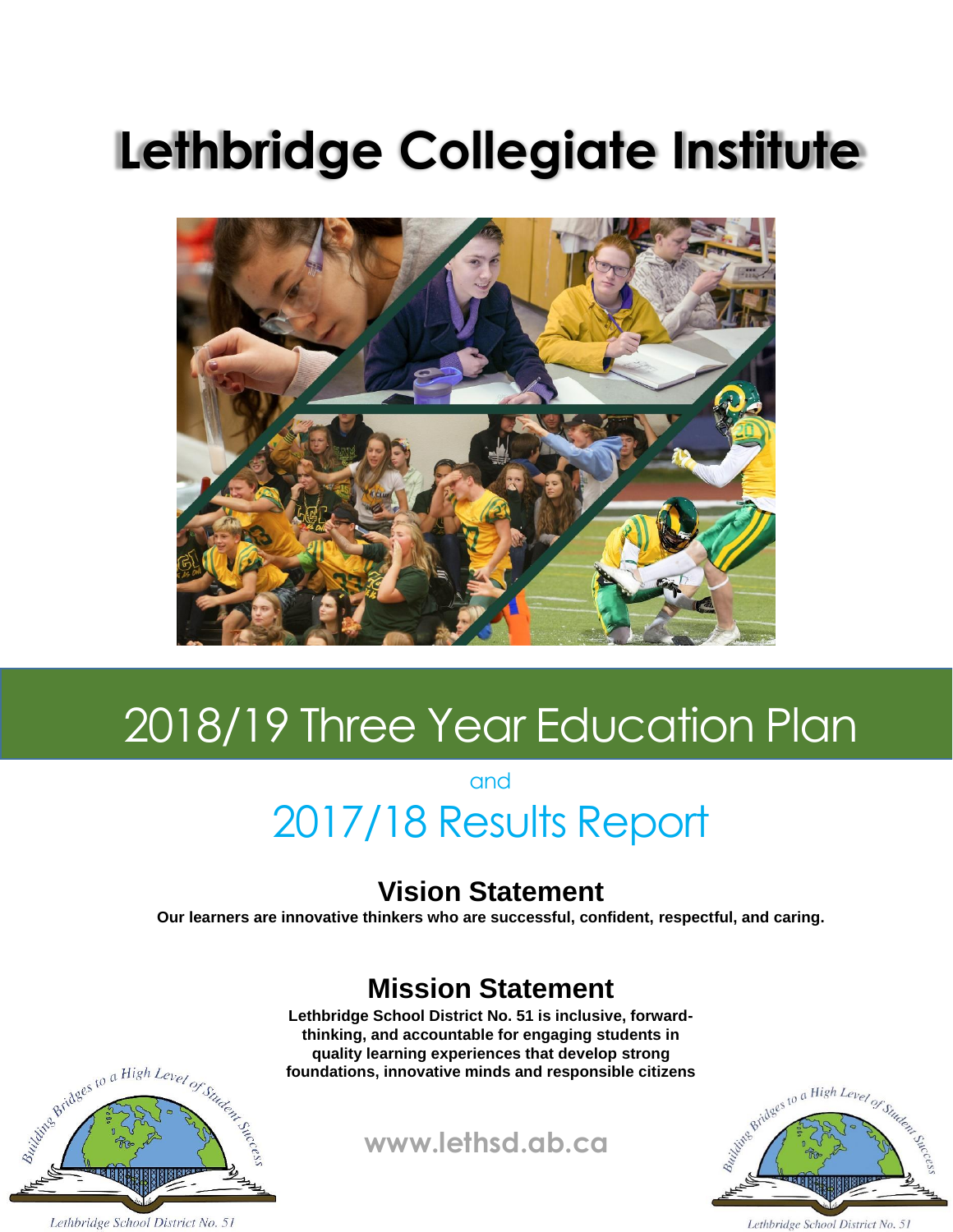### **Lethbridge School District Priority: Achievement**

 Students achieve learning outcomes with strong foundation skills in numeracy and literacy. Students are lifelong learners possessing the skills and attributes to successfully transition to

First Nations, Metis and Inuit (FNMI) student achievement will continue to progress towards

Support staff possess the knowledge, skills and attributes to support student success

 Collaborative structures build capacity to improve within and across schools. A comprehensive wellness approach promotes well-being and fosters learning

### **PROVINCIAL GOALS**

- **Alberta's students are**<br>Alberta's students are successful.
- Alberta's system supports FNMI student success
- System is inclusive
- Quality teaching and school leadership.
- System is well managed.

### **Performance Measures**

- Students achieve student learning outcomes and demonstrate proficiency in literacy and numeracy.
- Teachers effectively engage students and instructional practice reflects the Teaching Quality Standard.
- Accountability pillar outcomes relative to achievement of all students and growth in FNMI outcomes
- Satisfaction with overall quality of basic education; students develop attitudes & behaviors that will make them successful workers

further education, credentialing, or the world of work.

The school demonstrates collaboration and engagement

Teachers are highly skilled in all areas of the Teaching Quality Standard.

meeting or exceeding provincial standards.

### **Strategies**

Character Education – an initiative focusing on success for students and staff

OUTCOMES:

- Focus on numeracy Math Intervention Performance Intervention
- Continue to focus on growth in Mathematics
- Continue to support FNMI successes
- Literacy in supporting our ESL/ELL learners
- Inquiry-based Staff Learning through Generative Dialogue Conversations groupings/goals
- Engage with the new Teacher Quality Standards

### **Lethbridge School District Priority: Innovation**

### OUTCOMES:

- Students demonstrate the attributes of innovation, creativity and critical thinking.
- Learning is process-based supported by instructional practices that engage students in creative and critical thinking
- All learners effectively use technology as creative and critical thinkers capable of accessing, sharing and creating knowledge.
- A breadth of high quality programs that provide opportunities for students to explore and grow as learners.

### **Performance Measures**

- Opportunity for students to receive a broad program of studies,
- Students demonstrate the knowledge, skills and attitudes necessary for lifelong learning.

### **Strategies**

- Continue cross-curricular courses Scimatics/Social Art
- LCI's Artisan Program supporting this new initiative
- Continue to support the District's Dual Credit Initiative
- Supporting 1D1B
- Staff focus *Legacy* by James Kerr
- French Immersion Accreditation DELF Exam
- Arts Academy a focus on the strength of our Fine Arts Programs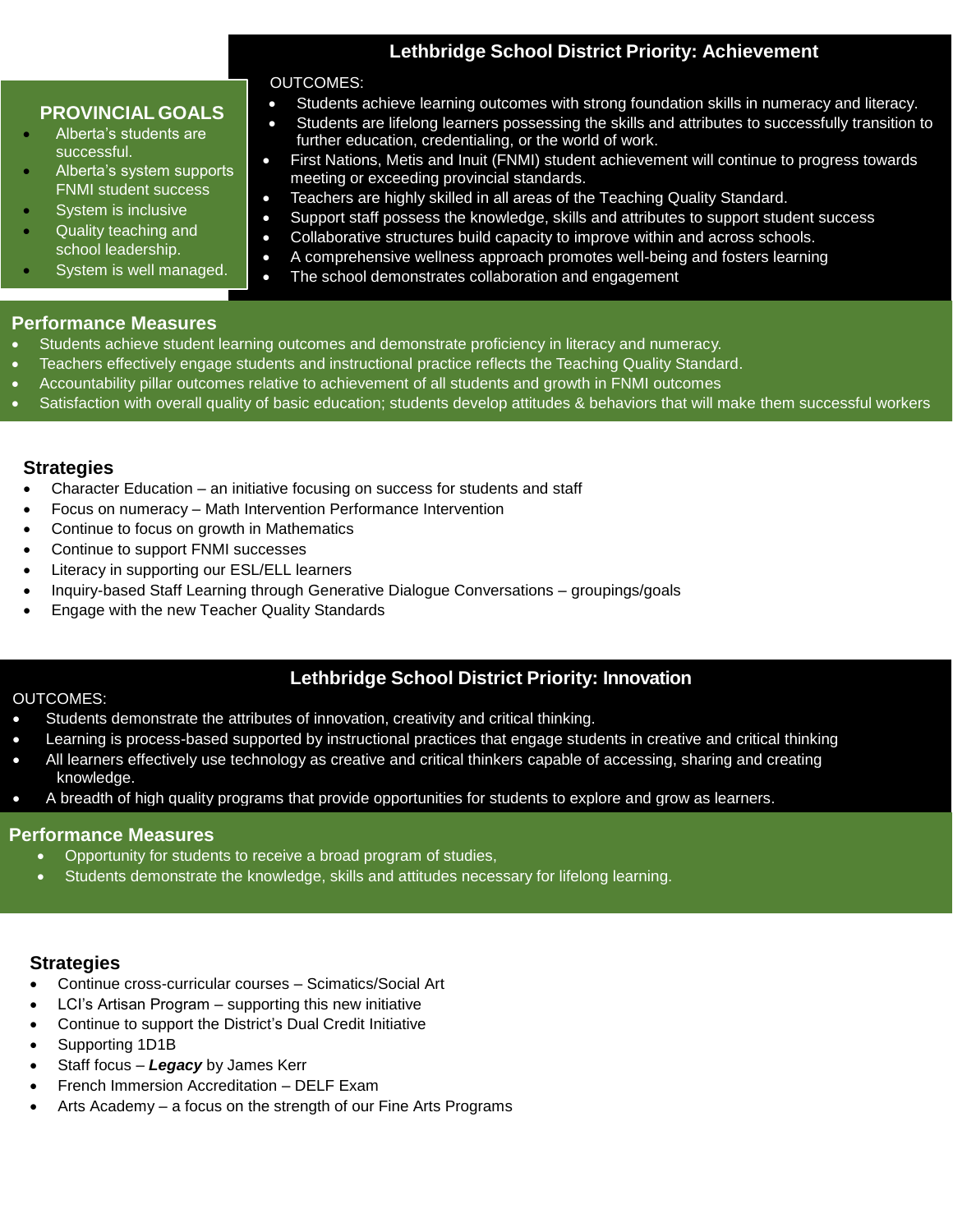### **Lethbridge School District Priority: Inclusion**

### OUTCOMES:

- Schools are welcoming, caring, respectful and safe learning environments.
- Schools are inclusive learning environments where all students are able to grow as learners.

### **Performance Measures**

- Improvement on the continuum of the Indicators of Inclusive Schools.
- Students model the characteristics of active citizenship.
- Students are safe at school, learning about the importance of caring and respect for others, and are treated fairly at school.

### **Strategies**

- Supporting a strong Inclusive Education Program throughout LCI
- Continuing support for our FNMI learners
- Continue the GSA support
- Continue to recognize and support our National Honours Society students
- Continue to support International Students at LCI
- Broad range of academic programming K&E, RAP, Skill Development, Arts Academy, Full-time Automotive teacher,

### **School Priority: Encouraging Professional Dialogue to enhance Character Education**

Outcomes:

Unifying staff through initiatives focusing on success for all students

### **Performance Measures**

- Targeted conversations supporting Inquiry-based learning for all staff
- Review 2<sup>nd</sup> Annual Town Hall Feedback
- Attendance at the new and improved "Parents in the Know"
- APORI Results
- Our School Survey Results

### **Strategies**

- Targeted professional learning meeting the needs of all staff
- Supporting staff in Career Long-learning
- Engage our parents in sharing in our LCI initiatives
- Continue to foster community partnerships Southland Trucking, Lethbridge College, University of Lethbridge, LCI Alumni
- Branding of Character Education, Student/Staff Recognition, Advisor Focus, Physical spaces
- Creating a new collaborative staff space (Staff Room)